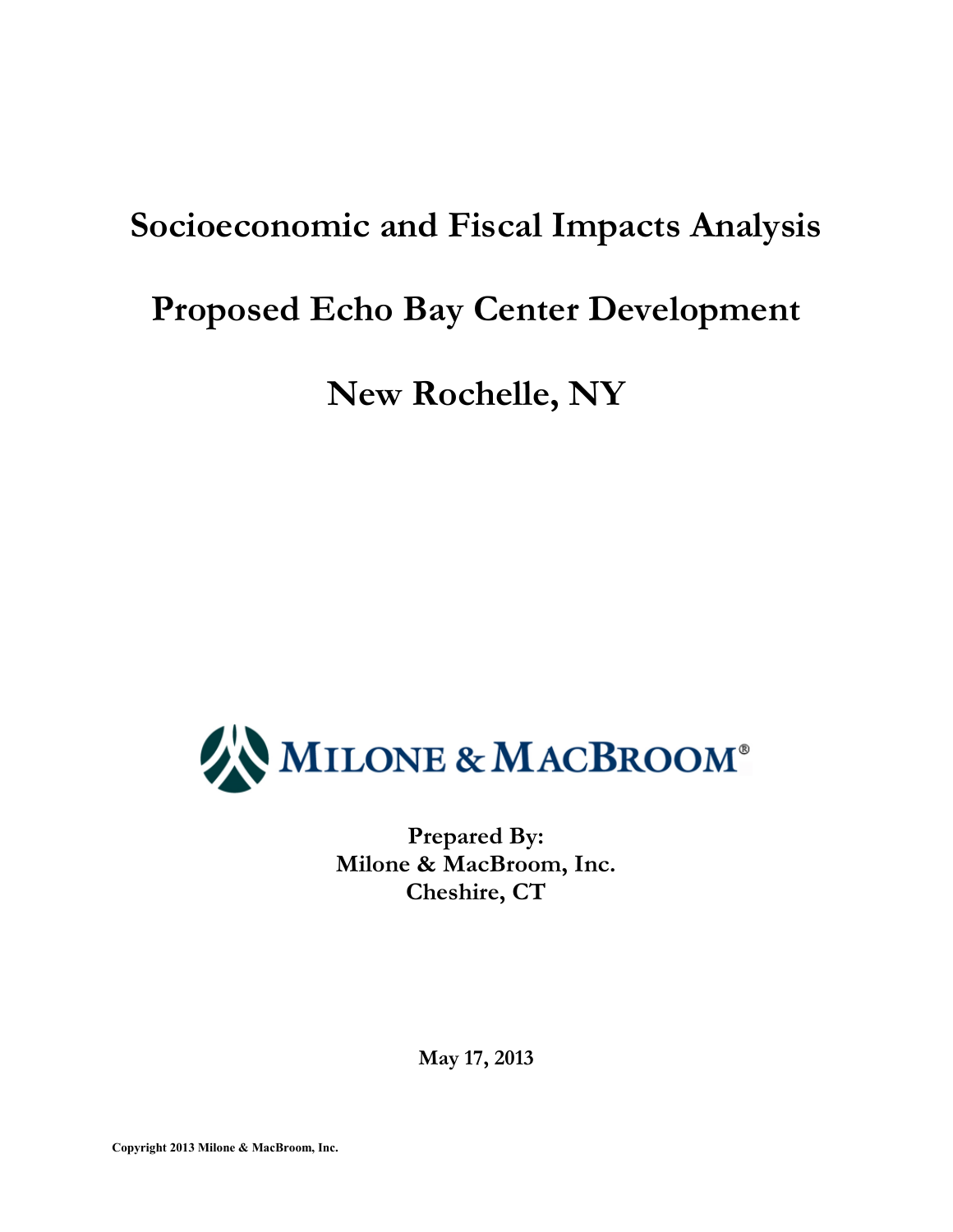#### FINAL ENVIRONMENTAL IMPACT STATEMENT (FEIS) SOCIOECONOMIC AND FISCAL IMPACTS ANALYSIS

# **INTRODUCTION**

The following supplemental information provides updated information on projected total population and school children generation, the potential fiscal impacts of population growth and growth in the number of schoolchildren generated by the proposed development, and the impact of these elements on the proposed PILOT structure and long-term net present value of the proposed development. This information is intended to address changes made to the proposed development as a result of feedback received during the Draft Environmental Impact Statement (DEIS) review process.

Changes made to this chapter from the DEIS document have been relatively minor. The estimated population projected for the new housing units has been adjusted from 524 people to 540 people. The projected number of public school students has been adjusted from 22 students to 25 students. In addition, new projections indicate that a total of 8 non-public school students are expected to be generated by the proposed development. Additional costs related to school transportation services for these students has been added to the projected municipal costs as a result of the proposed development. Based upon these changes and additions, the net fiscal impact of the proposed development was recalculated.

The impacts of these changes were also reexamined in terms of their long-term impacts on net fiscal impact and the projected value of the proposed development. A history of municipal and county tax rate changes between 2000 and 2013 was utilized to refine the proposed annual increase in the tax revenues generated by the proposed development from 2.5% to 3.5%. Revised projections for annual net fiscal impacts for a 30-year period were completed, and a recalculation of the net present value of the proposed development was done. Again, in summary these changes and additions resulted in only slight variations from the DEIS findings regarding the socioeconomic and fiscal impacts of the development as proposed.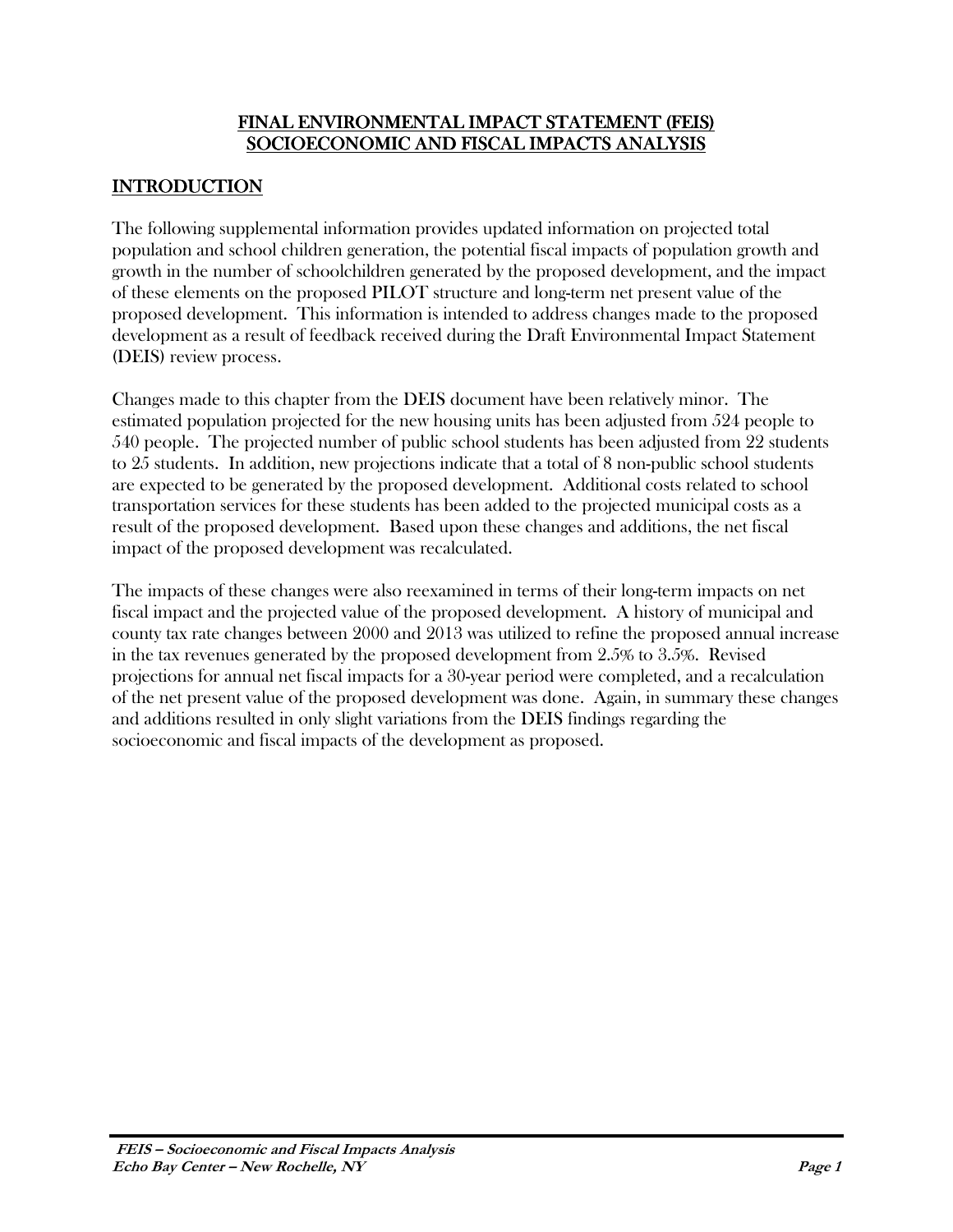## POTENTIAL SOCIOECONOMIC IMPACTS

#### Anticipated Population Generation Generation

The prime components of increased municipal costs as a result of residential development are general government costs related to servicing new population and education costs related to new resident students entering the public school system. In order to accurately project the potential costs associated with a residential development, it is necessary to calculate the estimated increase in total population and public school students that may result from the proposed residential development.

In order to project total population resulting from the residential component of the proposed development, "population per unit" multipliers have been examined. The set of multipliers utilized is from the Rutgers University Center for Urban Policy Research and entitled "Residential Demographic Multipliers – Estimates of the Occupants of New Housing," prepared in June 2006. This set of multipliers is broken down into an expansive array of subcategories, including differentiation by housing type, housing size and housing price for the State of New York.

#### Total Population Increase

Applying the Rutgers multiplier for one-bedroom rental units of 1.67 persons per unit to the 285 studio and one-bedroom housing units results in a projected population of 309 people. Applying the Rutgers multiplier for two-bedroom rental units of 2.31 persons per unit to the 100 twobedroom housing units results in a projected population of 231 people. Combining the results from these two calculations indicates that the projected number of new residents generated by the proposed residential development would be approximately 540 people.

#### Public School Enrollment Increase

The estimated number of public school students generated by the proposed residential development was also calculated using the Rutgers multipliers. "BMR" is an acronym for "below market rent"; these units constitute the affordable housing units that are part of the project. Utilizing the Rutgers multiplier of 0.07 for one-bedroom rental units, and the multiplier of 0.16 for the two-bedroom rental units results in a projected population of 25 total public school students. For purposes of this analysis, it is assumed that studio apartments will generate no public school students. Therefore, no multiplier has been used. Table FEIS-1 summarizes these calculations.

| Table FEIS-1<br><b>Total Population and Public School Students</b>                                                                                                                              |     |         |      |      |     |    |  |  |  |
|-------------------------------------------------------------------------------------------------------------------------------------------------------------------------------------------------|-----|---------|------|------|-----|----|--|--|--|
| Public School Student<br><b>Public School</b><br>Population<br>Total<br>Multiplier<br># of Units<br><b>Multiplier</b><br>Population<br><b>Students</b><br><b>Unit Type</b><br><b>Rent Level</b> |     |         |      |      |     |    |  |  |  |
| Studio                                                                                                                                                                                          | 50  | \$1,525 | 1.67 | 0.00 | 84  |    |  |  |  |
| Studio-BMR                                                                                                                                                                                      | Ċ,  | \$1,189 | 1.67 | 0.00 | 8   |    |  |  |  |
| 1 <sub>BR</sub>                                                                                                                                                                                 | 114 | \$1.750 | 1.67 | 0.07 | 190 | 8  |  |  |  |
| 1BR-BMR                                                                                                                                                                                         | 16  | \$1,267 | 1.67 | 0.07 | 27  |    |  |  |  |
| 2BR                                                                                                                                                                                             | 92  | \$2,350 | 2.31 | 0.16 | 213 | 15 |  |  |  |
| 2BR-BMR                                                                                                                                                                                         | 8   | \$1,518 | 2.31 | 0.16 | 18  |    |  |  |  |
| <b>TOTAL</b>                                                                                                                                                                                    | 285 |         |      |      | 540 | 25 |  |  |  |

Source: Rutgers University, Center for Urban Policy Research, "Residential Demographic Multipliers," June 2006; compiled by MMI.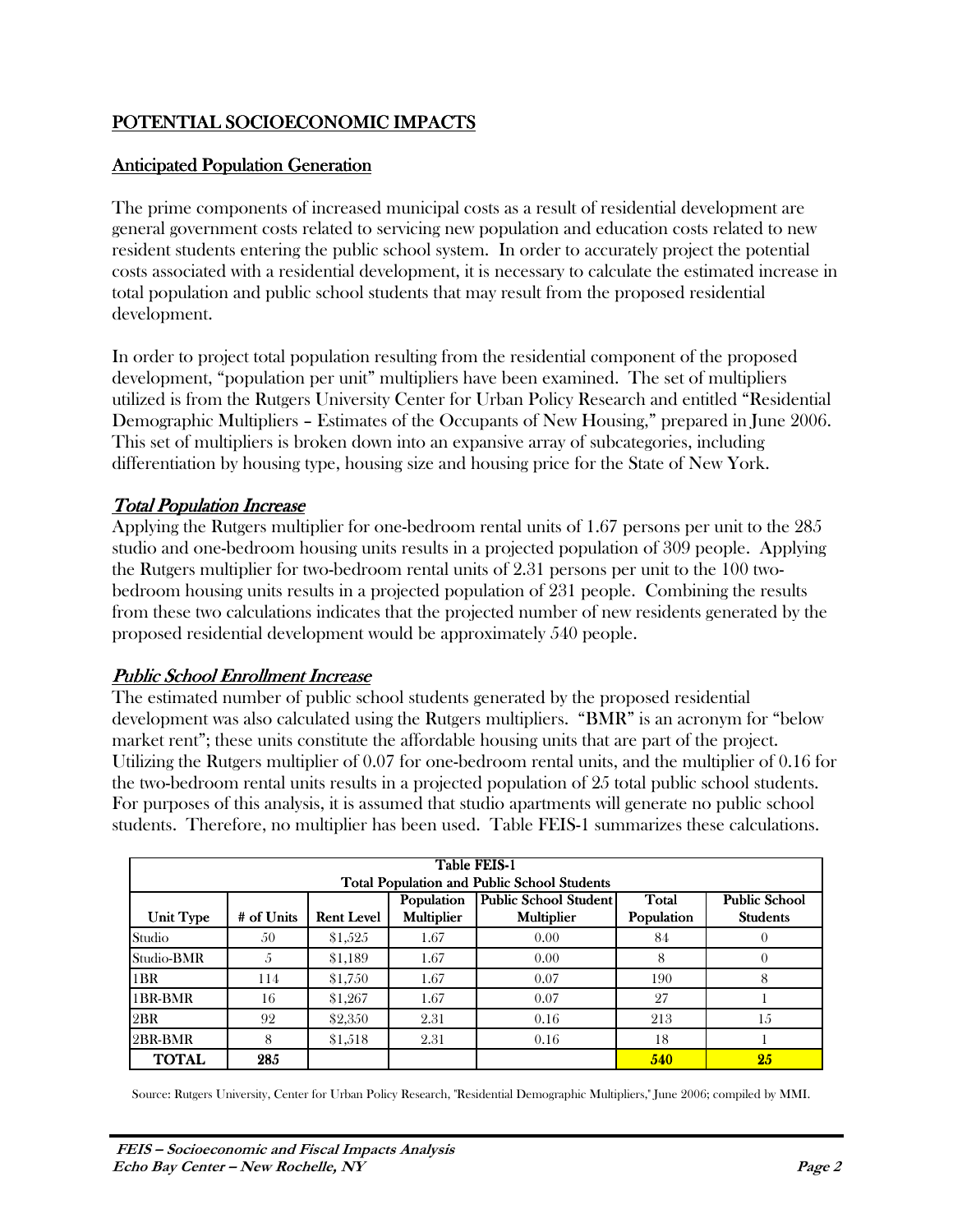#### Non-Public School Enrollment Increase

The estimated number of non-public school students generated by the proposed residential development was also calculated using the Rutgers multipliers. "BMR" is an acronym for "below market rent"; these units constitute the affordable housing units that are part of the project. For purposes of this analysis, it is assumed that studio apartments will generate no public school students. Therefore, no multiplier has been used. Utilizing the Rutgers multiplier of 0.07 for one-bedroom rental units, and the multiplier of 0.16 for the two-bedroom rental units results in a projected population of 33 total school children and 25 public school students. Thus, there are a net total of 8 non-public school students projected to be generated by the proposed development. Table FEIS-2 summarizes these calculations.

| <b>Table FEIS-2</b><br><b>Total Non-Public School Students</b> |                                                                                                                                                                                                                                                                     |         |                   |      |    |     |   |  |  |  |
|----------------------------------------------------------------|---------------------------------------------------------------------------------------------------------------------------------------------------------------------------------------------------------------------------------------------------------------------|---------|-------------------|------|----|-----|---|--|--|--|
| <b>Unit Type</b>                                               | <b>Public School</b><br><b>Public School Student</b><br><b>Total School</b><br><b>Net Non-Public</b><br><b>Total School Children</b><br>Multiplier<br>Multiplier<br><b>Children</b><br><b>School Students</b><br><b>Students</b><br># of Units<br><b>Rent Level</b> |         |                   |      |    |     |   |  |  |  |
| Studio                                                         | .50                                                                                                                                                                                                                                                                 | \$1.525 | 0.00              | 0.00 |    |     |   |  |  |  |
| Studio-BMR                                                     | Ô.                                                                                                                                                                                                                                                                  | \$1.189 | 0.00 <sub>1</sub> | 0.00 |    |     |   |  |  |  |
| 1BR                                                            | 114                                                                                                                                                                                                                                                                 | \$1.750 | 0.08              | 0.07 |    | 8   |   |  |  |  |
| 1BR-BMR                                                        | 16                                                                                                                                                                                                                                                                  | \$1,267 | 0.08              | 0.07 |    |     | 0 |  |  |  |
| 12BR                                                           | 92                                                                                                                                                                                                                                                                  | \$2,350 | 0.23              | 0.16 | 21 | 1.5 |   |  |  |  |
| 2BR-BMR                                                        | 0.16<br>0.23<br>\$1.518<br>8                                                                                                                                                                                                                                        |         |                   |      |    |     |   |  |  |  |
| <b>TOTAL</b>                                                   | 285                                                                                                                                                                                                                                                                 |         |                   |      | 33 | 25  | 8 |  |  |  |

Source: Rutgers University, Center for Urban Policy Research, "Residential Demographic Multipliers," June 2006; compiled by MMI.

#### Potential Impact on Demographic Profile

The exact nature of the changes to the City's and the surrounding neighborhood's demographic profile is difficult to project with a high level of detail. However, the addition of 540 new residents to the area around Echo Bay Center will have a distinct impact on the surrounding neighborhoods. As the data in the Future Demographic Conditions – No Build Scenario section indicates, overall population is projected to decrease in Census Tract 59.02, Block Group 1 and within a one mile radius of the proposed development site by the year 2016. The addition of the new Echo Bay Center development residents will either arrest this projected population decline, or actually cause the population in these geographies to increase slightly from the existing condition. Table FEIS-3 below illustrates these calculations.

|            | <b>Table FEIS-3</b><br><b>Population Projections plus Development Residents</b>                                        |                |                             |              |        |                |                    |              |  |  |
|------------|------------------------------------------------------------------------------------------------------------------------|----------------|-----------------------------|--------------|--------|----------------|--------------------|--------------|--|--|
|            |                                                                                                                        |                | <b>City of New Rochelle</b> |              |        |                | Census Tract 59.02 |              |  |  |
|            | 2011                                                                                                                   | 2016 Projected | 2016 w/Echo Bay             | % Difference | 2011   | 2016 Projected | 2016 w/Echo Bay    | % Difference |  |  |
| Population | 77,062                                                                                                                 | 77.684         | 78.224                      | 0.70%        | 5.139  | 4.658          | 5.198              | 11.59%       |  |  |
| Households | 27,908                                                                                                                 | 28,109         | 28,394                      | 1.01%        | 2,299  | 2,091          | 2,376              | 13.63%       |  |  |
|            |                                                                                                                        |                |                             |              |        |                |                    |              |  |  |
|            |                                                                                                                        |                | <b>Block Group 1</b>        |              |        |                | 1 Mile Radius      |              |  |  |
|            | 2016 Projected<br>% Difference<br>2016 Projected<br>2011<br>2011<br>% Difference<br>2016 w/Echo Bay<br>2016 w/Echo Bay |                |                             |              |        |                |                    |              |  |  |
| Population | 2.354                                                                                                                  | 2.132          | 2.672                       | 25.33%       | 28.457 | 28.286         | 28.826             | 1.91%        |  |  |
| Households | 970                                                                                                                    | 882            | 1.167                       | 32.31%       | 11,108 | 11,025         | 11,310             | 2.59%        |  |  |

Source: ESRI Business Analyst Online; compiled by MMI.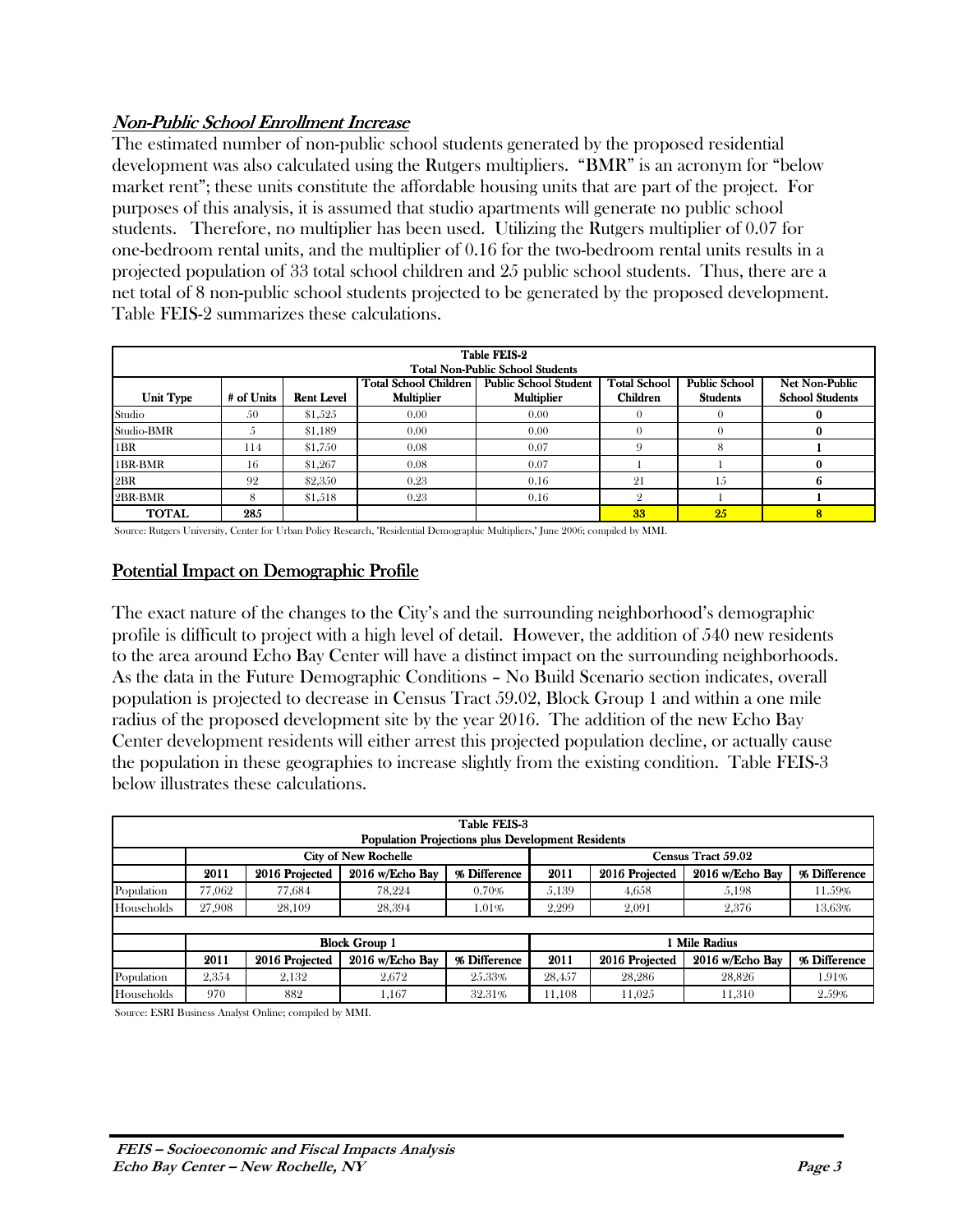## POTENTIAL SOCIOECONOMIC MITIGATION MEASURES

The proposed Echo Bay Center development will generate demographic impacts through the generation of 540 new residents, 25 of whom will be public schoolchildren. This total population increase represents only 0.7% of the current population of New Rochelle, but also represents 25.3% of the current population of Block Group 1 in Census Tract 59.02. However, the population of Block Group 1 is projected to decrease by 222 people by 2016. Therefore, the addition of new residents from the proposed development will increase the current population by approximately 318 people.

The addition of the 540 new residents likely will have only minor impacts on the demographic profile of the immediate area. Younger renter households may lower the median age of the area slightly, while the generation of 25 public schoolchildren will have a negligible impact on age profile of the area. There are no adverse environmental impacts associated with demographic conditions and therefore, no mitigation measures are required.

The proposed development will also add 285 housing units to the local housing stock, an increase of 10.5% in the number of housing units in Census Tract 59.02. The addition of these units will change the characteristics of the housing stock in the immediate area, predominantly in the form of increasing the percentage of units built after 2005 and increasing the median gross rent for rental units. However, an increase in median rent in the area will be partially counterbalanced by the inclusion of 29 below market rate rental units as part of the development. There are no adverse environmental impacts associated with housing stock and therefore, no mitigation measures are required.

## FISCAL IMPACTS

The following section discusses the potential fiscal impacts of the proposed development on the City of New Rochelle in terms of projected tax revenues, one-time municipal revenues (such as building permit fees), and increased general government and education costs. This section presents the net fiscal impact of the proposed development in a net present value format for a future period of thirty (30) years with the proposed PILOT scenario. The methodologies utilized in this section are meant to portray the fiscal impacts of the proposed development in both a static format and as a long-term investment where the returns can be compared to the costs over multiple years.

# TAXING JURISDICTIONS AND CURRENT TAX REVENUE JURISDICTIONS AND CURRENT TAX REVENUE

The proposed Echo Bay development site falls within several taxing jurisdictions. These include the following:

- City of New Rochelle
- County of Westchester
- New Rochelle School District
- New Rochelle Library District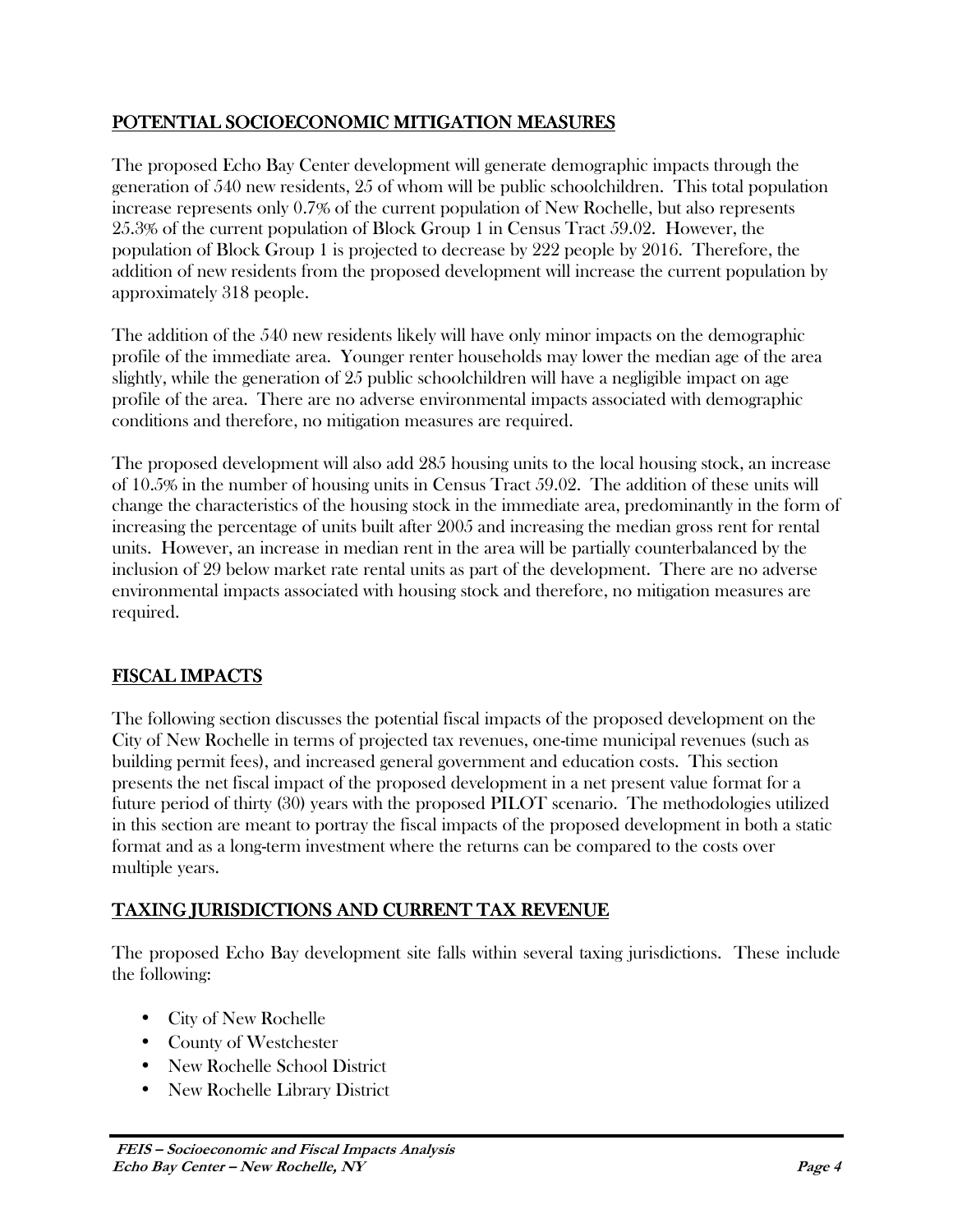- Westchester County Refuse District
- Westchester County Sewer District

| Table FEIS-4<br>Tax Rates for Pertinent Jurisdictions |         |  |  |  |
|-------------------------------------------------------|---------|--|--|--|
| <b>Applicable Tax Rates</b>                           | Rate    |  |  |  |
| <b>Equalization Rate</b>                              | 0.0296  |  |  |  |
| City Real Property Tax Rate                           | 198.500 |  |  |  |
| <b>County Real Property Tax Rate</b>                  | 123.366 |  |  |  |
| <b>School District Tax Rate</b>                       | 681.826 |  |  |  |
| Library Tax Rate                                      | 15.908  |  |  |  |
| <b>County Refuse Tax Rate</b>                         | 12.023  |  |  |  |
| <b>County Sewer Tax Rate</b>                          | 41.477  |  |  |  |

The current tax rates and the City's equalization rate are highlighted in Table 24 below:

Sources: http://www3.westchestergov.com/property-tax-rates; http://www.newrochelleny.com/index.aspx?NID=323; City of New Rochelle Finance Commissioner.

The Echo Bay development site is comprised of two parcels, both of which (The City DPW Garage site and the Armory) are currently tax exempt and provide no taxes to the City or County.

It should be noted that under the Proposed Action, the Armory parcel would continue to be under City ownership and therefore would be tax-exempt.<sup>1</sup>

## POTENTIAL IMPACTS - ESTIMATED MUNICIPAL REVENUES

#### Proposed Development – Real Property Tax Revenue

Based upon project sponsor data, it has been estimated that the residential component of the proposed project will have a market value of \$39,023,000. The retail component is estimated to have a market value of \$3,639,800. Finally, we have estimated that the underlying land will carry a value of approximately \$5,000,000. Therefore, the total estimated market value of the project is \$47,662,800.<sup>2</sup> The Assessor's equalization rate for property is 0.0296, which results in an assessed value of \$1,410,819. Applying the current mill rates for each taxing jurisdiction results in estimated annual real property tax revenues of  $$1,513,950$ . The total tax revenue to the City of New Rochelle (City, school district and library combined) would be  $$1,264,424$ .

<u>.</u>

<sup>1</sup> The City of New Rochelle will continue to own the Armory parcel, but per the Memorandum of Understanding (MOU), will transfer ownership of the City Yard parcel to Forest City under terms of a Land Development Agreement (LDA) to be negotiated and executed following the completion of the SEQRA process.

<sup>2</sup> The tax revenue generation estimates above are intended to provide an accurate depiction of the fiscal impact of the project to the City of New Rochelle. As a result, the "Market Value" above has been adjusted to reflect local assessing standards as it relates to mixed-income and mixed-use properties within New Rochelle, which takes into account property level rent, expenses, and debt service in addition to a cost-based approach. Comparable properties within the City were used as a benchmark guide in estimating the fiscal value of the project to the city.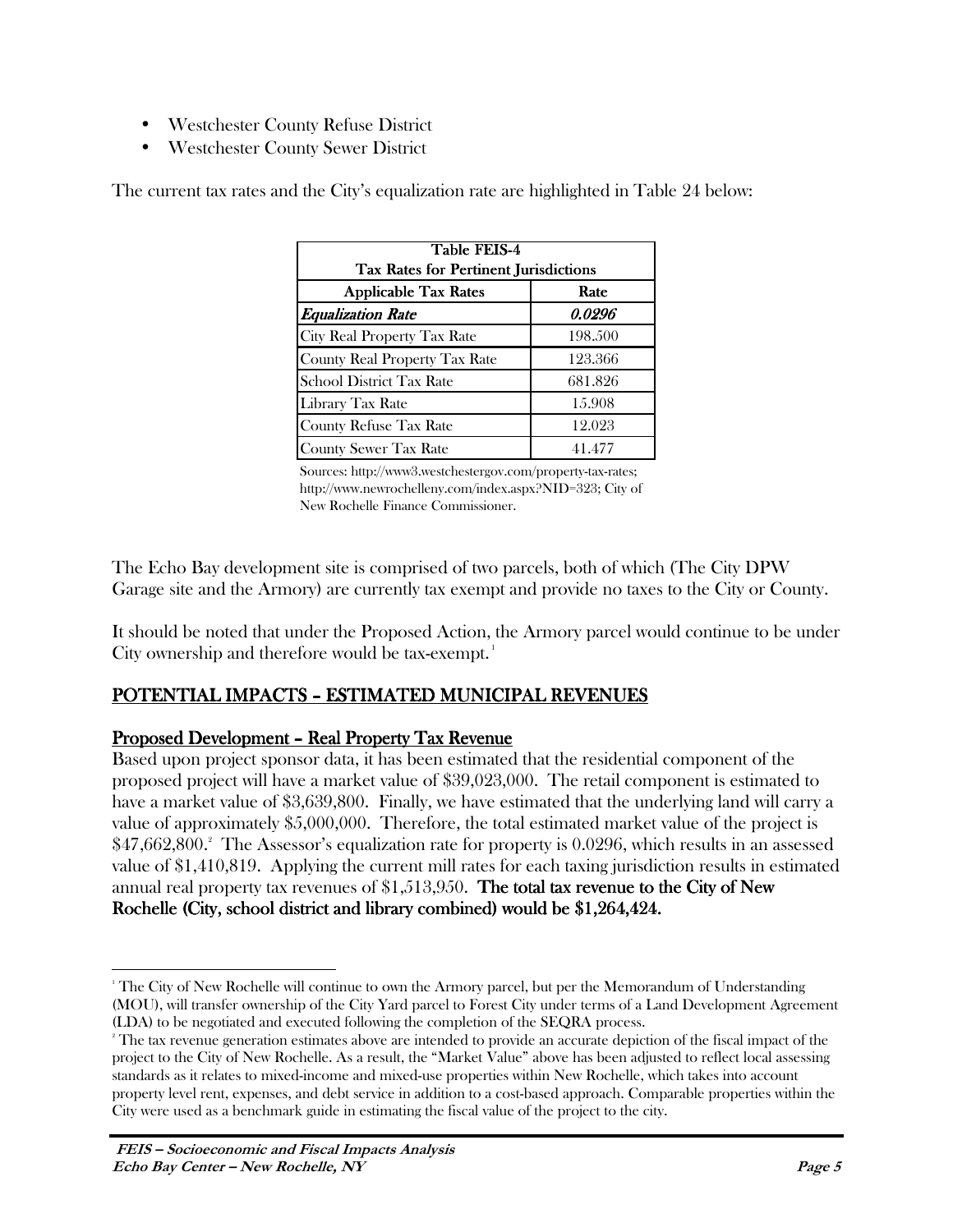|                                                                                 | <b>Table FEIS-5</b> |              |                        |                  |                                                   |                 |          |          |              |              |
|---------------------------------------------------------------------------------|---------------------|--------------|------------------------|------------------|---------------------------------------------------|-----------------|----------|----------|--------------|--------------|
|                                                                                 |                     |              |                        |                  | <b>Estimated Annual Real Property Tax Revenue</b> |                 |          |          |              |              |
|                                                                                 |                     | Equalization |                        | <b>City Real</b> | <b>County Real</b>                                | School          |          | County   | County       | <b>TOTAL</b> |
| <b>Project Component</b>                                                        | <b>Market Value</b> | Rate         | <b>Assessed Valuel</b> | <b>Property</b>  | Property                                          | <b>District</b> | Library  | Refuse   | <b>Sewer</b> | <b>TAXES</b> |
| <b>Residential Structure</b>                                                    | \$39,023,000        | 0.0296       | \$1,155,081            | \$229.284        | \$142,498                                         | \$787,564       | \$18,375 | \$13,888 | \$47,909     | \$1,239,517  |
| Residential Land                                                                | \$4,250,000         | 0.0296       | \$125,800              | \$24.971         | \$15,519                                          | \$85,774        | \$2,001  | \$1.512  | \$5,218      | \$134,996    |
| <b>Retail Structure</b>                                                         | \$3,639,800         | 0.0296       | \$107.738              | \$21,386         | \$13,291                                          | \$73,459        | \$1,714  | \$1,295  | \$4,469      | \$115,614    |
| Retail Land                                                                     | \$750,000           | 0.0296       | \$22,200               | \$4,407          | \$2,739                                           | \$15,137        | \$353    | \$267    | \$921        | \$23,823     |
| <b>TOTAL</b>                                                                    | \$47.662.800        |              | \$1,410,819            | \$280,048        | \$174,047                                         | \$961,933       | \$22,443 | \$16,962 | \$58,517     | \$1,513,950  |
| $\mathbf{v}$ as a contract to the second state of the second state $\mathbf{v}$ |                     |              |                        |                  |                                                   |                 |          |          |              |              |

Source: Forest City; City of New Rochelle.

# POTENTIAL IMPACTS - PUBLIC SERVICE COSTS

## ESTIMATED MUNICIPAL COSTS

#### **Education Costs**

Education costs were estimated in a different manner. Through extensive research of actual costs incurred for adding new public school students, City staff has been able to calculate an accurate marginal cost figure per new student equal to  $$17,500$  per new public school student.<sup>3</sup> This figure was applied to the previously calculated estimate of public school children resulting from the proposed residential development plan to estimate associated education costs. In addition, school district staff have calculated that the average annual transportation cost for non-public school students borne by the school district is \$5,197 per non-public school student. With the addition of 8 non-public school students as a result of the proposed development, a sum of \$41,576 has been assumed for transportation costs absorbed by the school district for these students.

#### Summary

The following table summarizes the projected municipal costs under the proposed development plan. The total projected costs for the City of New Rochelle under the proposed development plan would be approximately \$924,953 in the base year for general government and education services.

|                          | <b>Table FEIS-6</b><br><b>Total General Government and Education Costs</b> |                |                  |                  |                       |                    |  |  |
|--------------------------|----------------------------------------------------------------------------|----------------|------------------|------------------|-----------------------|--------------------|--|--|
| <b>Project Component</b> | # of Units                                                                 | # of Residents | # of PS Students | <b>City Cost</b> | <b>Education Cost</b> | <b>TOTAL COSTS</b> |  |  |
| Studio                   | 55                                                                         | 92             |                  | \$67,896         | \$0                   | \$67,896           |  |  |
| 1 <sub>BR</sub>          | 130                                                                        | 217            |                  | \$160,146        | \$157,500             | \$317,646          |  |  |
| 2BR                      | 100                                                                        | 231            | 16               | \$170,478        | \$280,000             | \$450,478          |  |  |
| Retail                   | $25,000$ s.f.                                                              |                |                  | \$47,357         | \$0                   | \$47,357           |  |  |
| Non-PS Transportation    | N/A                                                                        | N/A            | N/A              | N/A              | \$41,576              | \$41,576           |  |  |
| <b>TOTAL</b>             |                                                                            | 540            | 2.5              | \$445,877        | \$479.076             | \$924,953          |  |  |

## Project Net Fiscal Impact

.

The proposed Echo Bay development project will generate significant revenue streams for the City of New Rochelle. Comparing these revenues to the general municipal government costs and education costs likely to be generated by the proposed development indicates a net fiscal impact of approximately \$753,593. Table FEIS-7 summarizes these statistics and calculations.

 $3$  The Applicant's planning consultant met with the City's Department of Development and the Superintendent and Deputy Superintendent of the City School District of New Rochelle on August 22, 2012. The Superintendent and Deputy Superintendent provided a marginal cost figure per new student equal to \$17,500, though did not provide detailed methodology as to how the number was determined.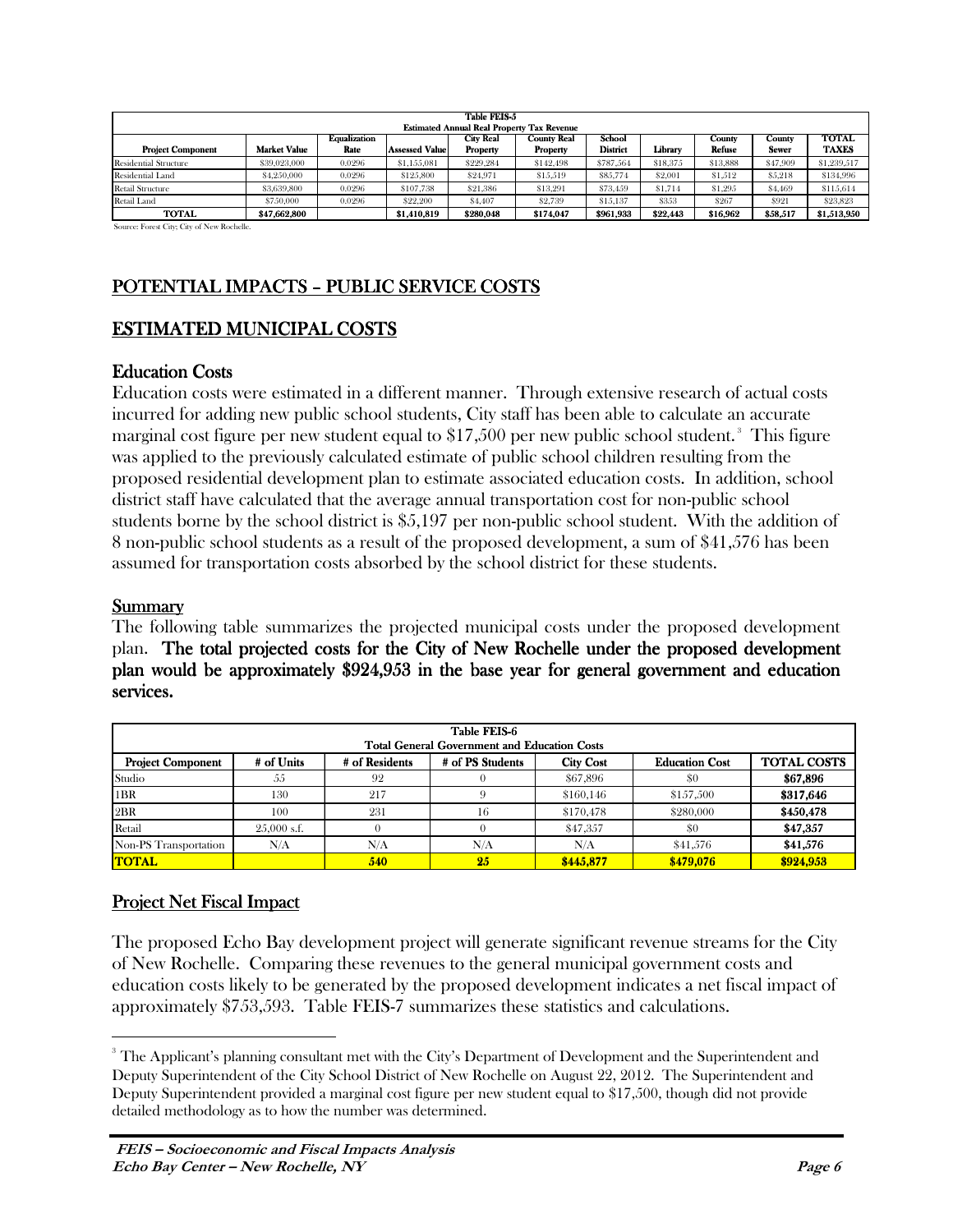| Table FEIS-7                                  |             |  |  |  |  |  |
|-----------------------------------------------|-------------|--|--|--|--|--|
| Echo Bay Development - Net Fiscal Impact      |             |  |  |  |  |  |
| <b>City Property Tax Revenues</b>             | \$280,048   |  |  |  |  |  |
| <b>School District Property Tax Revenues</b>  | \$961,933   |  |  |  |  |  |
| <b>Library District Property Tax Revenues</b> | \$22,443    |  |  |  |  |  |
| <b>Municipal Refuse Fees</b>                  | \$63,555    |  |  |  |  |  |
| Municipal Parks and Rec Fees                  | \$74,955    |  |  |  |  |  |
| Municipal Utilities Sales Tax Revenues        | \$10,260    |  |  |  |  |  |
| School District Utilities Sales Tax Revenues  | \$20,520    |  |  |  |  |  |
| Municipal General Sales Tax Revenues          | \$244,832   |  |  |  |  |  |
| <b>Total Municipal Revenues</b>               | \$1,678,546 |  |  |  |  |  |
| Municipal Costs                               | \$445,877   |  |  |  |  |  |
| <b>Education Costs</b>                        | \$479,076   |  |  |  |  |  |
| <b>Total Municipal Costs</b>                  | \$924,953   |  |  |  |  |  |
| <b>Minus Current Tax Revenues</b>             | \$0         |  |  |  |  |  |
| NET FISCAL IMPACT                             | \$753,593   |  |  |  |  |  |

## POTENTIAL FISCAL IMPACTS MITIGATION MEASURES

The proposed Echo Bay development will generate both fiscal benefits and costs for the City of New Rochelle. Utilizing a pure time-neutral net fiscal impact methodology, it was determined that the proposed development would generate approximately \$445,877 in municipal costs and \$479,076 in education costs per year. In contrast, the proposed development would also generate approximately \$1.26 million in annual municipal and school district tax revenues, over \$138,500 in municipal refuse and parks and recreation fees, and over \$275,000 in utility and general sales tax revenue for the City. Thus, the proposed Echo Bay development is projected to have a net positive fiscal impact on the City of New Rochelle of \$753,593 per year. In addition, the proposed development will result in approximately \$1.02 million in one-time fees and charges and up to \$6.5 million in debt service assistance, public amenity fees and Regional Economic Development funding.

As the fiscal impact of the proposed Echo Bay development is positive in both a time-neutral net calculation and when considered cumulatively over a 30 year time horizon, no mitigation measures are required.

## PILOT Scenario and Impacts on Net Fiscal Impact Over Time

In addition to the straightforward net fiscal impact calculation, for this analysis an additional scenario was examined for assessing the potential fiscal impacts under a PILOT structure. The scenario assumes a PILOT, which is the taxation level that enables the development to generate enough tax revenues to cover the projected education costs associated with the new housing units. A thirty (30) year time horizon was used for the analysis to project how the fiscal impact of the development would change over a substantial portion of the project's effective lifetime. Several factors were utilized to account for inflation. It was assumed that tax revenues would increase by 3.5% on an annual basis. This figure was derived from examining the annual tax rate increase for all taxing jurisdictions between 2000 and 2013; the calculated annual average for this time period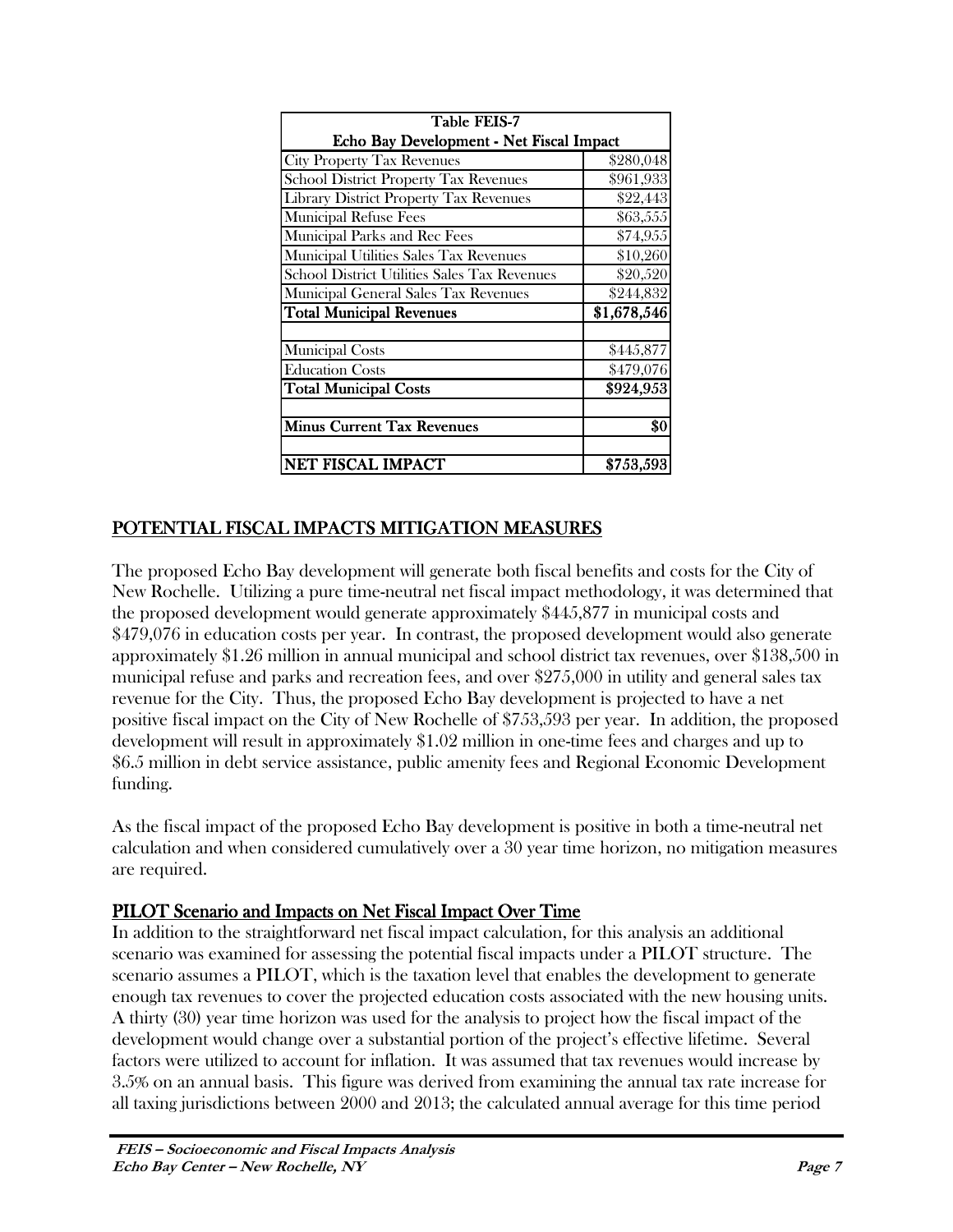was 3.5%. Likewise, costs were projected to increase by 2.5% annually. This increase in the assumed inflation in costs was utilized due to heightened uncertainty regarding the future inflationary environment. To adjust for the value of the fiscal impacts over time, cumulative fiscal impacts were adjusted using a 7% annual discount rate to arrive at the net present value of the fiscal impact for each scenario on an annual basis.

The assumed date for the proposed development to come on-line was 2016, and the PILOT period was assumed for a 20 year period. Tax revenues were calculated for each year, from which projected general government costs and education costs were subtracted.

## PILOT Scenario

The PILOT scenario studied indicates the net fiscal impacts associated with the full proposed development if the City were to collect the negotiated amount of property taxes as indicated from the development. In 2015, it is assumed that all of the permit fees for the development would be collected by the City. The PILOT would first be due when the development comes on-line in 2016 and general government and education costs begin to be incurred by the City and School District. From and after the termination of the PILOT agreement in 2036, the Project Site would be subject to real property taxes in the same manner as any other non-exempt property in the City. As the chart shows, this scenario results in an annual net fiscal positive for the City during the PILOT period, followed by much more substantial fiscal positives in the years that follow 2036.

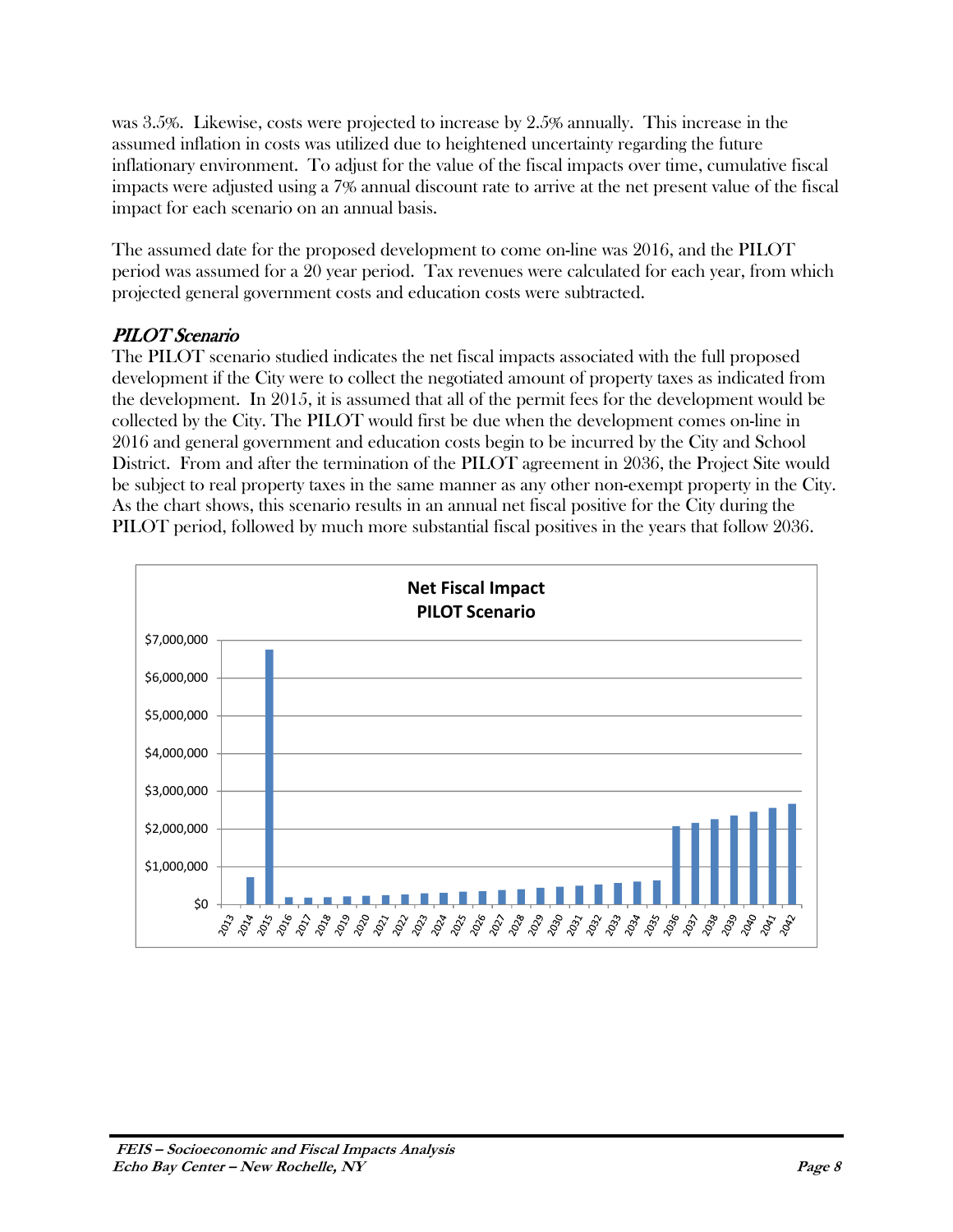|      | <b>TABLE FEIS-8</b><br>Annual Net Fiscal Impact, PILOT Scenario |              |                                  |                    |                    |                           |                        |                      |                          |  |  |
|------|-----------------------------------------------------------------|--------------|----------------------------------|--------------------|--------------------|---------------------------|------------------------|----------------------|--------------------------|--|--|
|      |                                                                 |              | <b>Debt Service &amp; Public</b> |                    |                    |                           |                        |                      |                          |  |  |
| Year | <b>Tax Revenue</b>                                              | Fees & Misc. | <b>Amenity Fees</b>              | <b>Sales Taxes</b> | Refuse/Parks/Utils | <b>General Gov. Costs</b> | <b>Education Costs</b> | <b>Current Taxes</b> | <b>Net Fiscal Impact</b> |  |  |
| 2013 | \$0                                                             | \$0          | \$0                              | \$0                | 80                 | \$0                       | \$0                    | \$0                  | \$0                      |  |  |
| 2014 | \$0                                                             | \$0          | \$721.719                        | \$0                | \$0                | \$0                       | \$0                    | \$0                  | \$721.719                |  |  |
| 2015 | \$0                                                             | \$1,018,160  | \$5,739,879                      | \$0                | \$0                | \$0                       | \$0                    | \$0                  | \$6,758,039              |  |  |
| 2016 | \$698,455                                                       | \$0          | \$38,402                         | \$270,249          | \$194.264          | \$480,161                 | \$515.912              | \$0                  | \$205,297                |  |  |
| 2017 | \$722.901                                                       | \$0          | \$0                              | \$279,708          | \$201,063          | \$492,165                 | \$528,810              | \$0                  | \$182,697                |  |  |
| 2018 | \$748.202                                                       | \$0          | \$0                              | \$289,497          | \$208,101          | \$504,469                 | \$542,031              | \$0                  | \$199.301                |  |  |
| 2019 | \$774.389                                                       | \$0          | \$0                              | \$299,630          | \$215,384          | \$517,081                 | \$555,581              | \$0                  | \$216.741                |  |  |
| 2020 | \$801.493                                                       | \$0          | \$0                              | \$310,117          | \$222.923          | \$530,008                 | \$569,471              | \$0                  | \$235,054                |  |  |
| 2021 | \$829,545                                                       | \$0          | \$0                              | \$320,971          | \$230,725          | \$543,258                 | \$583,708              | \$0                  | \$254,276                |  |  |
| 2022 | \$858,579                                                       | \$0          | \$0                              | \$332,205          | \$238,800          | \$556,839                 | \$598,300              | \$0                  | \$274.445                |  |  |
| 2023 | \$888,629                                                       | \$0          | \$0                              | \$343,832          | \$247.158          | \$570,760                 | \$613,258              | \$0                  | \$295,602                |  |  |
| 2024 | \$919,731                                                       | \$0          | \$0                              | \$355,866          | \$255,809          | \$585,029                 | \$628,589              | \$0                  | \$317,788                |  |  |
| 2025 | \$951.922                                                       | \$0          | \$0                              | \$368,322          | \$264.762          | \$599,655                 | \$644.304              | \$0                  | \$341.047                |  |  |
| 2026 | \$985,239                                                       | \$0          | \$0                              | \$381.213          | \$274,029          | \$614.646                 | \$660,412              | \$0                  | \$365,423                |  |  |
| 2027 | \$1,019,723                                                     | \$0          | \$0                              | \$394,555          | \$283,620          | \$630,013                 | \$676,922              | \$0                  | \$390,963                |  |  |
| 2028 | \$1,055,413                                                     | \$0          | \$0                              | \$408,365          | \$293,546          | \$645,763                 | \$693,845              | \$0                  | \$417.716                |  |  |
| 2029 | \$1,092,352                                                     | \$0          | \$0                              | \$422,658          | \$303,821          | \$661,907                 | \$711.191              | \$0                  | \$445,733                |  |  |
| 2030 | \$1,130,585                                                     | \$0          | \$0                              | \$437,451          | \$314,454          | \$678,455                 | \$728,971              | \$0                  | \$475,064                |  |  |
| 2031 | \$1,170,155                                                     | \$0          | \$0                              | \$452,761          | \$325,460          | \$695,416                 | \$747,195              | \$0                  | \$505,766                |  |  |
| 2032 | \$1.211.111                                                     | \$0          | \$0                              | \$468,608          | \$336,851          | \$712,801                 | \$765,875              | \$0                  | \$537,894                |  |  |
| 2033 | \$1,253,499                                                     | \$0          | \$0                              | \$485,009          | \$348,641          | \$730,621                 | \$785,022              | \$0                  | \$571.507                |  |  |
| 2034 | \$1,297,372                                                     | \$0          | \$0                              | \$501,985          | \$360,844          | \$748,887                 | \$804,647              | \$0                  | \$606,666                |  |  |
| 2035 | \$1,342,780                                                     | \$0          | \$0                              | \$519,554          | \$373,473          | \$767,609                 | \$824.764              | \$0                  | \$643,435                |  |  |
| 2036 | \$2,789,464                                                     | $\$0$        | \$0                              | \$537,738          | \$386,545          | \$786,799                 | \$845,383              | \$0                  | \$2,081,565              |  |  |
| 2037 | \$2,887,095                                                     | \$0          | \$0                              | \$556,559          | \$400,074          | \$806,469                 | \$866,517              | \$0                  | \$2,170,742              |  |  |
| 2038 | \$2,988.143                                                     | \$0          | \$0                              | \$576,039          | \$414,076          | \$826,631                 | \$888.180              | \$0                  | \$2,263,447              |  |  |
| 2039 | \$3,092,728                                                     | \$0          | \$0                              | \$596,200          | \$428,569          | \$847.297                 | \$910,385              | \$0                  | \$2,359,816              |  |  |
| 2040 | \$3,200,974                                                     | \$0          | \$0                              | \$617,067          | \$443,569          | \$868,479                 | \$933,144              | \$0                  | \$2,459,987              |  |  |
| 2041 | \$3,313,008                                                     | \$0          | \$0                              | \$638,665          | \$459,094          | \$890,191                 | \$956,473              | \$0                  | \$2,564,102              |  |  |
| 2042 | \$3,428,963                                                     | \$0          | \$0                              | \$661,018          | \$475,162          | \$912.446                 | \$980,385              | \$0                  | \$2,672,312              |  |  |

## Net Present Value of Net Fiscal Impact

The following chart illustrates the net present value for the PILOT scenario, utilizing a discount rate of 7%. When looking at this scenario, it is clear that the PILOT scenario will provide value to the City both through the course of the PILOT period and in the years after the expiration of the abatement.

The following tables illustrate the annual PILOT revenues and administrative fees by beneficiary in the PILOT scenario, as well as the annual sales tax and miscellaneous fee revenues by beneficiary in the PILOT scenario: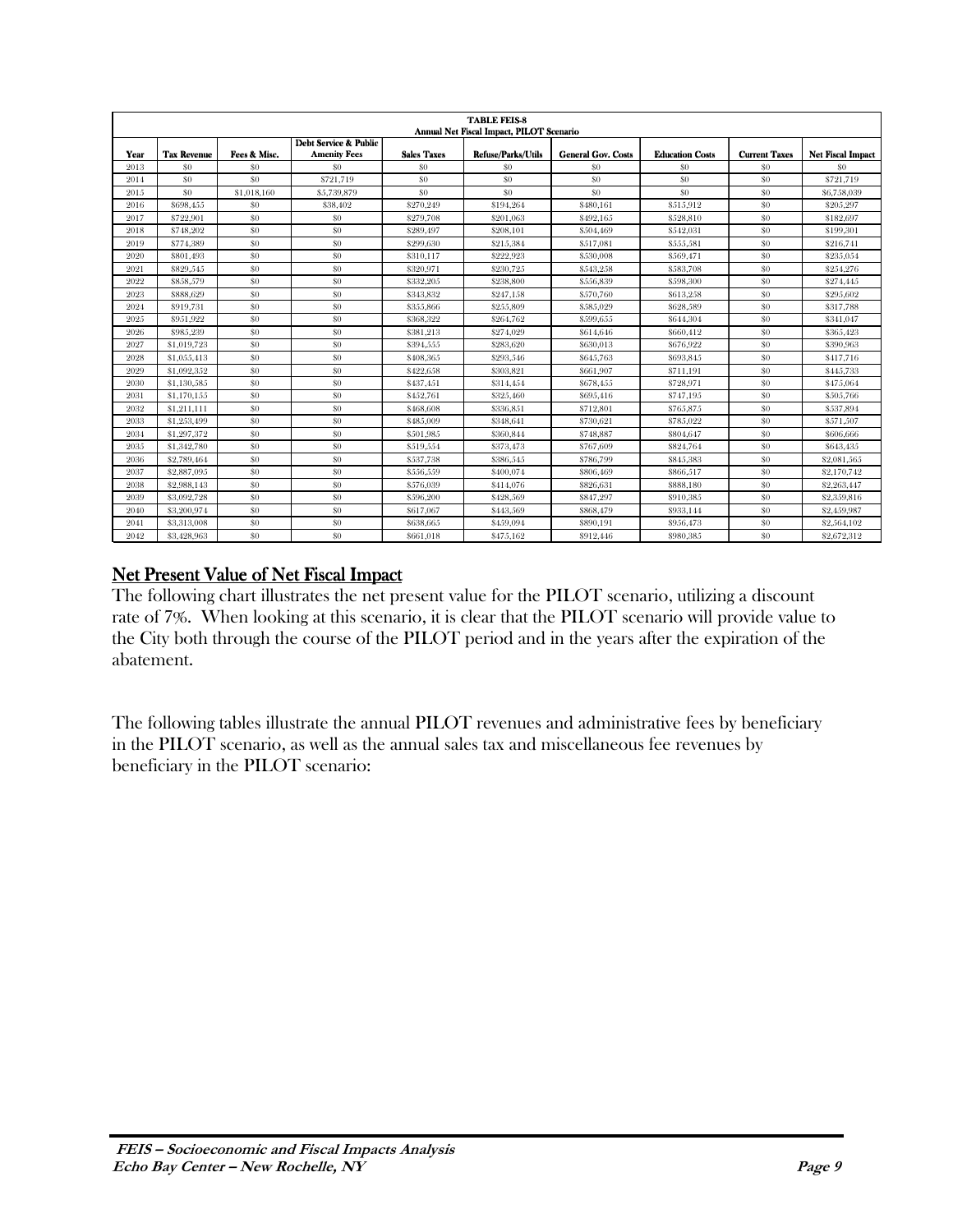|      | <b>TABLE FEIS-9</b><br><b>Annual PILOT Revenues and Administrative Fees</b> |                                                   |                                 |                        |                                |                                                        |  |  |  |  |
|------|-----------------------------------------------------------------------------|---------------------------------------------------|---------------------------------|------------------------|--------------------------------|--------------------------------------------------------|--|--|--|--|
|      | by Beneficiary, PILOT Scenario                                              |                                                   |                                 |                        |                                |                                                        |  |  |  |  |
|      | Property Tax Revenue and Administrative Fees                                |                                                   |                                 |                        |                                |                                                        |  |  |  |  |
| Year | <b>City Real</b><br><b>Property</b>                                         | <b>Administrative Fees &amp;</b><br>Misc. Revenue | <b>Library Real</b><br>Property | <b>School District</b> | <b>County Real</b><br>Property | Refuse Fees. Parks & Rec Fees<br>& Utility Sales Taxes |  |  |  |  |
| 2013 | \$0                                                                         | \$0                                               | \$0                             | \$0                    | \$0                            | \$0                                                    |  |  |  |  |
| 2014 | \$0                                                                         | \$721,719                                         | \$0                             | \$0                    | \$0                            | \$0                                                    |  |  |  |  |
| 2015 | \$0                                                                         | \$6,758,039                                       | \$0                             | $\$0$                  | \$0                            | \$0                                                    |  |  |  |  |
| 2016 | \$154,747                                                                   | \$38,402                                          | \$12,547                        | \$531,160              | \$96.194                       | \$194,264                                              |  |  |  |  |
| 2017 | \$160,164                                                                   | \$0                                               | \$12,986                        | \$549,751              | \$99,561                       | \$201,063                                              |  |  |  |  |
| 2018 | \$165,769                                                                   | \$0                                               | \$13,441                        | \$568,992              | \$103,046                      | \$208,101                                              |  |  |  |  |
| 2019 | \$171,571                                                                   | \$0                                               | \$13,911                        | \$588,907              | \$106.652                      | \$215,384                                              |  |  |  |  |
| 2020 | \$177,576                                                                   | \$0                                               | \$14,398                        | \$609,518              | \$110,385                      | \$222,923                                              |  |  |  |  |
| 2021 | \$183,791                                                                   | \$0                                               | \$14,902                        | \$630,852              | \$114,249                      | \$230,725                                              |  |  |  |  |
| 2022 | \$190,224                                                                   | \$0                                               | \$15,424                        | \$652,931              | \$118,247                      | \$238,800                                              |  |  |  |  |
| 2023 | \$196,882                                                                   | \$0                                               | \$15,963                        | \$675,784              | \$122,386                      | \$247,158                                              |  |  |  |  |
| 2024 | \$203,773                                                                   | \$0                                               | \$16,522                        | \$699,436              | \$126,670                      | \$255,809                                              |  |  |  |  |
| 2025 | \$210,905                                                                   | \$0                                               | \$17,100                        | \$723,917              | \$131,103                      | \$264,762                                              |  |  |  |  |
| 2026 | \$218,287                                                                   | \$0                                               | \$17,699                        | \$749,254              | \$135,692                      | \$274,029                                              |  |  |  |  |
| 2027 | \$225,927                                                                   | \$0                                               | \$18,318                        | \$775,478              | \$140,441                      | \$283,620                                              |  |  |  |  |
| 2028 | \$233,834                                                                   | \$0                                               | \$18,960                        | \$802,619              | \$145,356                      | \$293,546                                              |  |  |  |  |
| 2029 | \$242,018                                                                   | \$0                                               | \$19,623                        | \$830,711              | \$150,444                      | \$303,821                                              |  |  |  |  |
| 2030 | \$250,489                                                                   | \$0                                               | \$20,310                        | \$859,786              | \$155,709                      | \$314,454                                              |  |  |  |  |
| 2031 | \$259,256                                                                   | \$0                                               | \$21,021                        | \$889,878              | \$161.159                      | \$325,460                                              |  |  |  |  |
| 2032 | \$268,330                                                                   | \$0                                               | \$21.756                        | \$921.024              | \$166,800                      | \$336,851                                              |  |  |  |  |
| 2033 | \$277,721                                                                   | \$0                                               | \$22,518                        | \$953,260              | \$172,638                      | \$348,641                                              |  |  |  |  |
| 2034 | \$287,442                                                                   | \$0                                               | \$23,306                        | \$986,624              | \$178,680                      | \$360,844                                              |  |  |  |  |
| 2035 | \$297,502                                                                   | \$0                                               | \$24,122                        | \$1,021,156            | \$184,934                      | \$373,473                                              |  |  |  |  |
| 2036 | \$617,817                                                                   | \$0                                               | \$49,513                        | \$2,122,134            | \$383,968                      | \$386,545                                              |  |  |  |  |
| 2037 | \$639,441                                                                   | \$0                                               | \$51,245                        | \$2,196,409            | \$397,407                      | \$400,074                                              |  |  |  |  |
| 2038 | \$661,821                                                                   | \$0                                               | \$53,039                        | \$2,273,283            | \$411,316                      | \$414,076                                              |  |  |  |  |
| 2039 | \$684,985                                                                   | \$0                                               | \$54.895                        | \$2,352,848            | \$425.712                      | \$428,569                                              |  |  |  |  |
| 2040 | \$708,959                                                                   | \$0                                               | \$56,817                        | \$2,435,198            | \$440,612                      | \$443,569                                              |  |  |  |  |
| 2041 | \$733,773                                                                   | \$0                                               | \$58,805                        | \$2,520,430            | \$456,033                      | \$459,094                                              |  |  |  |  |
| 2042 | \$759,455                                                                   | \$0                                               | \$60,864                        | \$2,608,645            | \$471,994                      | \$475,162                                              |  |  |  |  |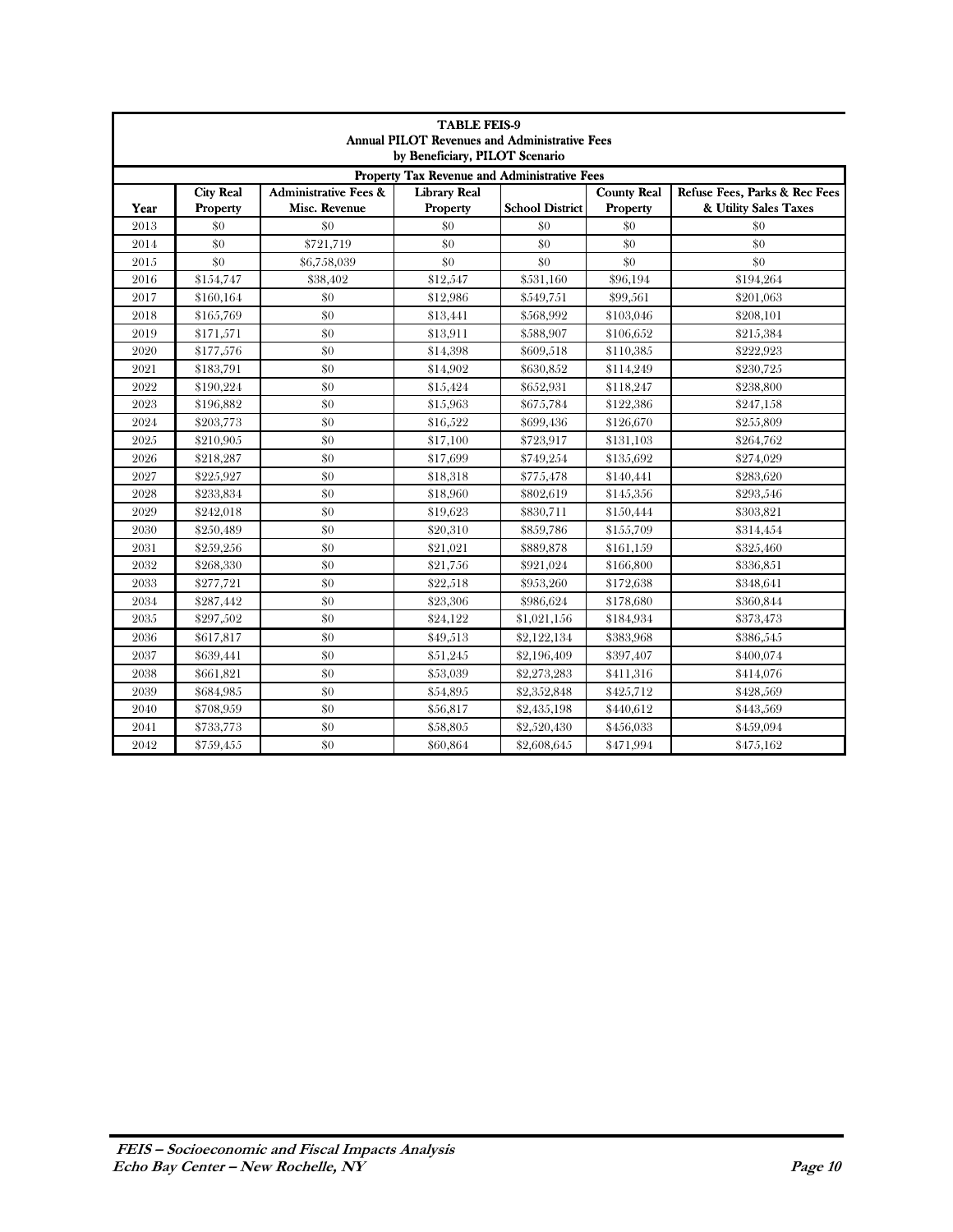| by Beneficiary<br>Sales Tax & Other Revenue |                      |                     |                                          |                                        |                                   |                                     |  |  |
|---------------------------------------------|----------------------|---------------------|------------------------------------------|----------------------------------------|-----------------------------------|-------------------------------------|--|--|
| Year                                        | <b>County Refuse</b> | <b>County Sewer</b> | <b>City Sales Taxes</b><br><b>Direct</b> | <b>City Sales Taxes -</b><br>Indirect* | <b>MCTD</b> Sales<br><b>Taxes</b> | <b>County Sales</b><br><b>Taxes</b> |  |  |
| 2013                                        | \$0                  | \$0                 | \$0                                      | \$0                                    | \$0                               | \$0                                 |  |  |
| 2014                                        | \$0                  | \$0                 | \$0                                      | \$0                                    | \$0                               | \$0                                 |  |  |
| 2015                                        | \$0                  | \$0                 | \$0                                      | \$0                                    | \$0                               | \$0                                 |  |  |
| 2016                                        | \$9,201              | \$32,622            | \$243,239                                | \$37,712                               | \$42,143                          | \$168,570                           |  |  |
| 2017                                        | \$9,523              | \$33,764            | \$251,752                                | \$39,032                               | \$43,618                          | \$174,470                           |  |  |
| 2018                                        | \$9,857              | \$34,946            | \$260,564                                | \$40,398                               | \$45,144                          | \$180,577                           |  |  |
| 2019                                        | \$10,202             | \$36,169            | \$269,683                                | \$41,812                               | \$46,724                          | \$186,897                           |  |  |
| 2020                                        | \$10,559             | \$37,435            | \$279,122                                | \$43,275                               | \$48,360                          | \$193,438                           |  |  |
| 2021                                        | \$10,928             | \$38,745            | \$288,892                                | \$44,790                               | \$50,052                          | \$200,209                           |  |  |
| 2022                                        | \$11,311             | \$40,101            | \$299,003                                | \$46,357                               | \$51,804                          | \$207,216                           |  |  |
| 2023                                        | \$11,706             | \$41,505            | \$309,468                                | \$47,980                               | \$53,617                          | \$214,469                           |  |  |
| 2024                                        | \$12,116             | \$42,958            | \$320,299                                | \$49,659                               | \$55,494                          | \$221,975                           |  |  |
| 2025                                        | \$12,540             | \$44,461            | \$331,510                                | \$51,397                               | \$57,436                          | \$229,744                           |  |  |
| 2026                                        | \$12,979             | \$46,017            | \$343,113                                | \$53,196                               | \$59,446                          | \$237,785                           |  |  |
| 2027                                        | \$13,433             | \$47,628            | \$355,122                                | \$55,058                               | \$61,527                          | \$246,108                           |  |  |
| 2028                                        | \$13,904             | \$49,295            | \$367,551                                | \$56,985                               | \$63,680                          | \$254,722                           |  |  |
| 2029                                        | \$14,390             | \$51,020            | \$380,415                                | \$58,980                               | \$65,909                          | \$263,637                           |  |  |
| 2030                                        | \$14,894             | \$52,806            | \$393,730                                | \$61,044                               | \$68,216                          | \$272,864                           |  |  |
| 2031                                        | \$15,415             | \$54,654            | \$407,510                                | \$63,180                               | \$70,604                          | \$282,414                           |  |  |
| 2032                                        | \$15,955             | \$56,567            | \$421,773                                | \$65,392                               | \$73,075                          | \$292,299                           |  |  |
| 2033                                        | \$16,513             | \$58,547            | \$436,535                                | \$67,680                               | \$75,632                          | \$302,529                           |  |  |
| 2034                                        | \$17,091             | \$60,596            | \$451,814                                | \$70,049                               | \$78,279                          | \$313,118                           |  |  |
| 2035                                        | \$17,689             | \$62,717            | \$467,627                                | \$72,501                               | \$81,019                          | \$324,077                           |  |  |
| 2036                                        | \$37,421             | \$129,094           | \$483,994                                | \$75,038                               | \$83,855                          | \$335,420                           |  |  |
| 2037                                        | \$38,730             | \$133,612           | \$500,934                                | \$77,665                               | \$86,790                          | \$347,159                           |  |  |
| 2038                                        | \$40,086             | \$138,289           | \$518,467                                | \$80,383                               | \$89,827                          | \$359,310                           |  |  |
| 2039                                        | \$41,489             | \$143,129           | \$536,613                                | \$83,196                               | \$92,971                          | \$371,886                           |  |  |
| 2040                                        | \$42,941             | \$148,139           | \$555,395                                | \$86,108                               | \$96,225                          | \$384,902                           |  |  |
| 2041                                        | \$44,444             | \$153,323           | \$574,833                                | \$89,122                               | \$99,593                          | \$398,373                           |  |  |
| 2042                                        | \$46,000             | \$158,690           | \$594,953                                | \$92,241                               | \$103,079                         | \$412,316                           |  |  |

| <b>TABLE FEIS-10</b>                              |
|---------------------------------------------------|
| Annual Sales Tax and Miscellaneous Fee Revenue    |
| $\mathbf{L} = \mathbf{D}$ and $\mathbf{C}$ alone. |

\* Additional sales tax revenue to be generated by residents of the Echo Bay Center development at off-site New Rochelle retail establishments.

Finally, Table FEIS-11 presents a comparison of the City revenue streams under both the PILOT and non-PILOT (taxation) scenarios.